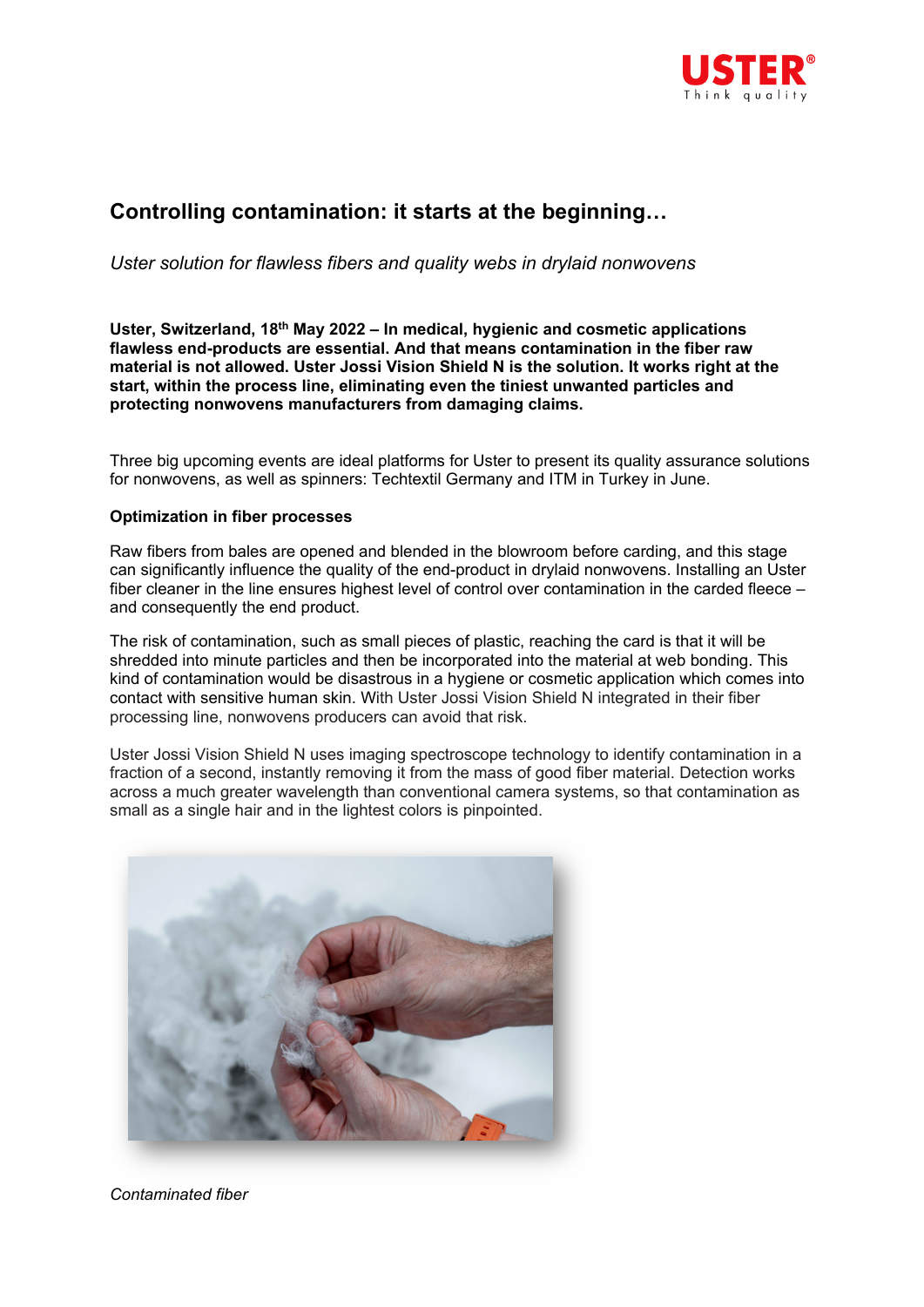

### **Proven contamination control for bleached cotton**

Uster Technologies has built experience and technological know-how over nearly three decades of fiber cleaning in spinning. Contamination is unwelcome in yarn, just as it is in fleece! Worldwide, 5,000 installations of Jossi Vision Shield fiber cleaning systems in spinning mills underline Uster's success in ensuring contamination-free spun yarn.

The same expertise also works for bleached cotton. Producers of items for cosmetic, medical and baby care can meet the required zero-tolerance demand for any contamination fragments larger than 1 mm.

For best results in contamination detection, Uster Jossi Vision Shield N is integrated right after the opener in the blowroom. At this stage in fiber preparation, detection is enhanced, since the fiber tufts are open, preventing any small contaminants being hidden inside them.



*Uster Jossi Vision Shield N installed at fiber preparation for nonwovens*